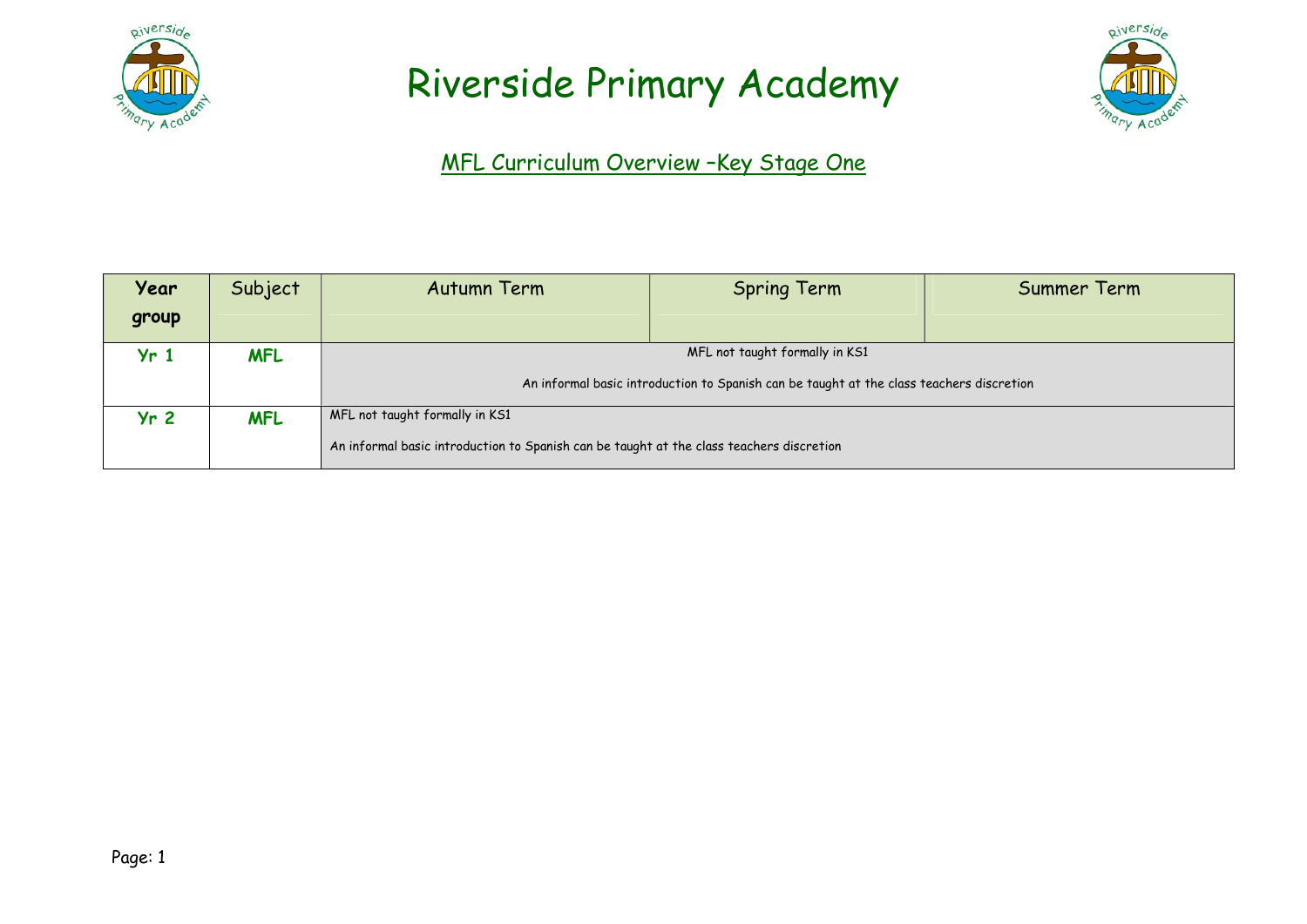



#### MFL Curriculum Overview – Lower Key Stage Two

| Year<br>group   | Subject    | Autumn Term                                                                                                                                                                                                                                                                                                                                                                                                                                                                                                                                                                                                                                         | <b>Spring Term</b>                                                                                                                                                                                                                                                                                                                                                                                                                                                                                                                                                                                                                                                                                                                                                                                                                                                                                          | Summer Term                                                                                                                                                                                                                                                                                                                                                                                                                                                                                                                                                                                                                                                                                                                                   |
|-----------------|------------|-----------------------------------------------------------------------------------------------------------------------------------------------------------------------------------------------------------------------------------------------------------------------------------------------------------------------------------------------------------------------------------------------------------------------------------------------------------------------------------------------------------------------------------------------------------------------------------------------------------------------------------------------------|-------------------------------------------------------------------------------------------------------------------------------------------------------------------------------------------------------------------------------------------------------------------------------------------------------------------------------------------------------------------------------------------------------------------------------------------------------------------------------------------------------------------------------------------------------------------------------------------------------------------------------------------------------------------------------------------------------------------------------------------------------------------------------------------------------------------------------------------------------------------------------------------------------------|-----------------------------------------------------------------------------------------------------------------------------------------------------------------------------------------------------------------------------------------------------------------------------------------------------------------------------------------------------------------------------------------------------------------------------------------------------------------------------------------------------------------------------------------------------------------------------------------------------------------------------------------------------------------------------------------------------------------------------------------------|
| Yr <sub>3</sub> | <b>MFL</b> | Year 3 pupils start with the phonics, learning the<br>vowels first. They practise these using a variety of<br>activities. They learn the numbers 1-10 and how to<br>ask and give their age. Then they learn the other key<br>phonic sounds. They read rhyming stories, sing songs,<br>practise tongue twisters and have further<br>opportunities to make the sound-written link by<br>listening to words and anticipating their spelling.<br>They also learn some nouns. They are made aware of<br>gender through colour coding. They use the verb<br>forms 'tengo - I have', 'es - it is' and implicitly<br>encounter the negative forms of these. | The theme is animals and colours. The<br>linguistic focus is gender, articles (definite<br>& indefinite), plurals and adjectives<br>(position & basic agreement). The<br>grammatical concepts are all based around a<br>core vocabulary of 9 animal nouns and 6<br>colours so nothing so becomes too difficult.<br>The key verbs are 'es' (he/she/it is), 'son'<br>(they are), hay (there is/are). The negative<br>is revisited and there is also a subtle<br>introduction to 'también' (also/too/as well),<br>'pero' (but).<br>Pupils are encouraged at all times to strive<br>to work things out for themselves, work in<br>pairs and small groups sharing knowledge,<br>and to speak aloud when possible - thereby<br>building confidence.<br>Pronunciation, memory, pattern finding,<br>sentence building, autonomy, performance<br>and creativity are the concepts at the heart<br>of these resources. | This unit focuses on memory and performance in<br>that it asks pupils to retell a familiar story - The<br>Very Hungry Caterpillar - in Spanish. Pupils are<br>first introduced to useful vocabulary from the<br>story - numbers, days of the week, fruits, foods -<br>and then introduced to the story in video and<br>audio format. After several activities developing<br>memory and practising pronunciation, pupils will<br>hopefully feel confident enough to retell the<br>story in one of a variety of verbal ways - with<br>pictures, with video, or with video and subtitles<br>(for those who need the written back-up for now).<br>The idea is that everyone can have a go and feel<br>successful.<br>Performances to be recorded. |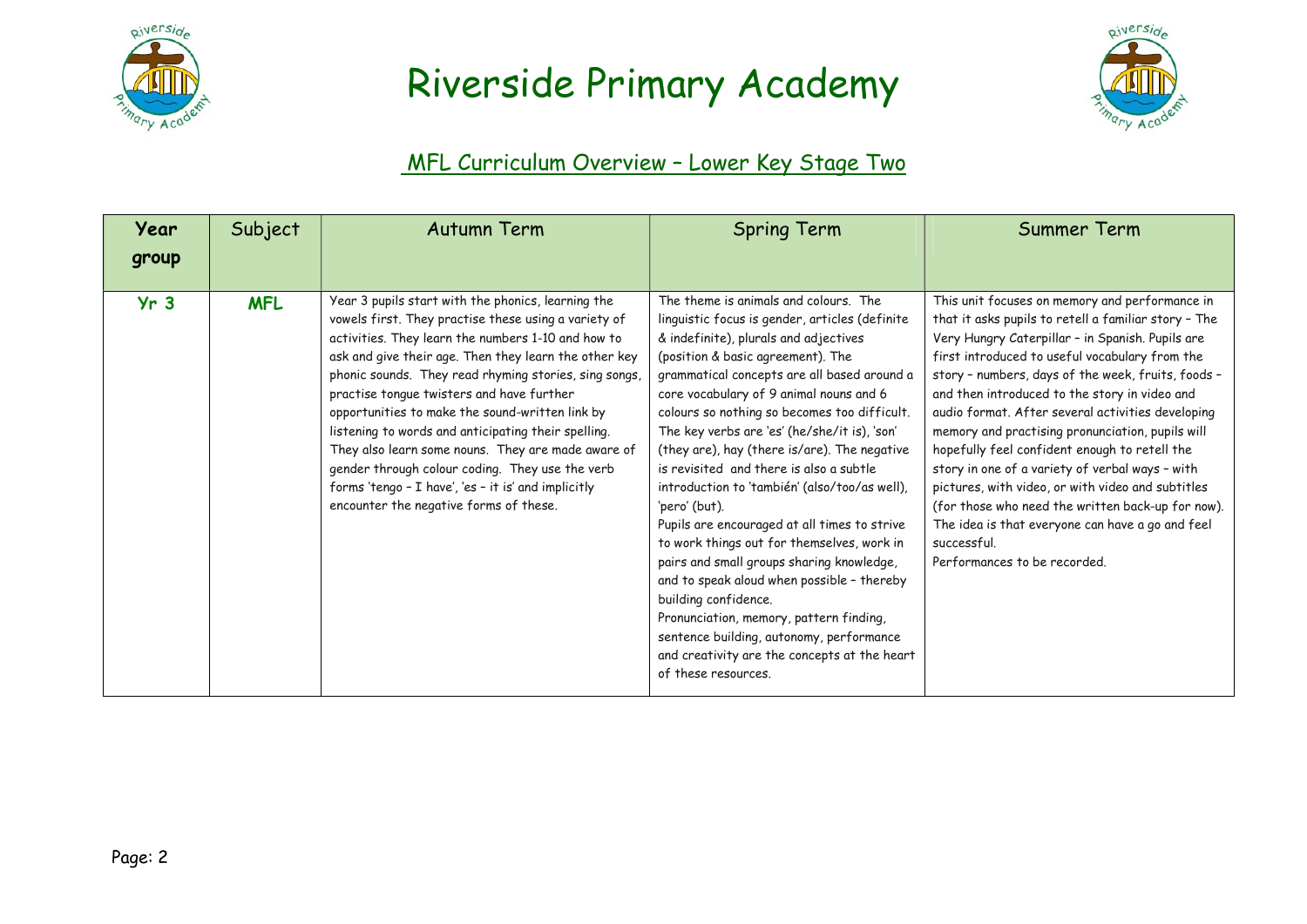



| Year<br>group   | Subject    | Autumn Term                                                                                                                                                                                                                                                                                                                                                                     | <b>Spring Term</b>                                                                                                                                                                                                                                                                                                                                                                                                                                                       | Summer Term                                                                                                                                                                                                                                                                                                                                                                                                                                                    |
|-----------------|------------|---------------------------------------------------------------------------------------------------------------------------------------------------------------------------------------------------------------------------------------------------------------------------------------------------------------------------------------------------------------------------------|--------------------------------------------------------------------------------------------------------------------------------------------------------------------------------------------------------------------------------------------------------------------------------------------------------------------------------------------------------------------------------------------------------------------------------------------------------------------------|----------------------------------------------------------------------------------------------------------------------------------------------------------------------------------------------------------------------------------------------------------------------------------------------------------------------------------------------------------------------------------------------------------------------------------------------------------------|
| Yr <sub>4</sub> | <b>MFL</b> | This unit focuses on numbers 1-31, months, dates,<br>asking for and giving birthday, language to do with<br>birthday celebrations and some more Christmas<br>vocabulary. Learners will use the new language to<br>understand and create invitations, follow instructions<br>for making a piñata, understand songs, stories and<br>video about birthdays and other celebrations. | This unit develops the same linguistic skills<br>in different contexts. There is a focus on<br>shapes and prepositions of place, to be used<br>creatively in an art project focusing on the<br>work of Miró. Learners will use familiar<br>verb forms in this new context to describe<br>pictures they create. Pupils will also learn<br>the parts of the body and face and use this<br>language to describe the work of other<br>famous Spanish artists (e.g. Picasso). | During this term, pupils learn the language for<br>family members. They re-tell the story 'The<br>giant turnip'. They learn how to say 'Tengo un/una<br>que se llama' I have a called and apply this<br>also in the context of pets. They also learn<br>adjectives for describing personality and physical<br>description (hair and eyes). They use key verbs in<br>the 3rd person singular and plural: --> tiene (has),<br>es (is), tienen (have), son (are). |

MFL Curriculum Overview – Lower Key Stage Two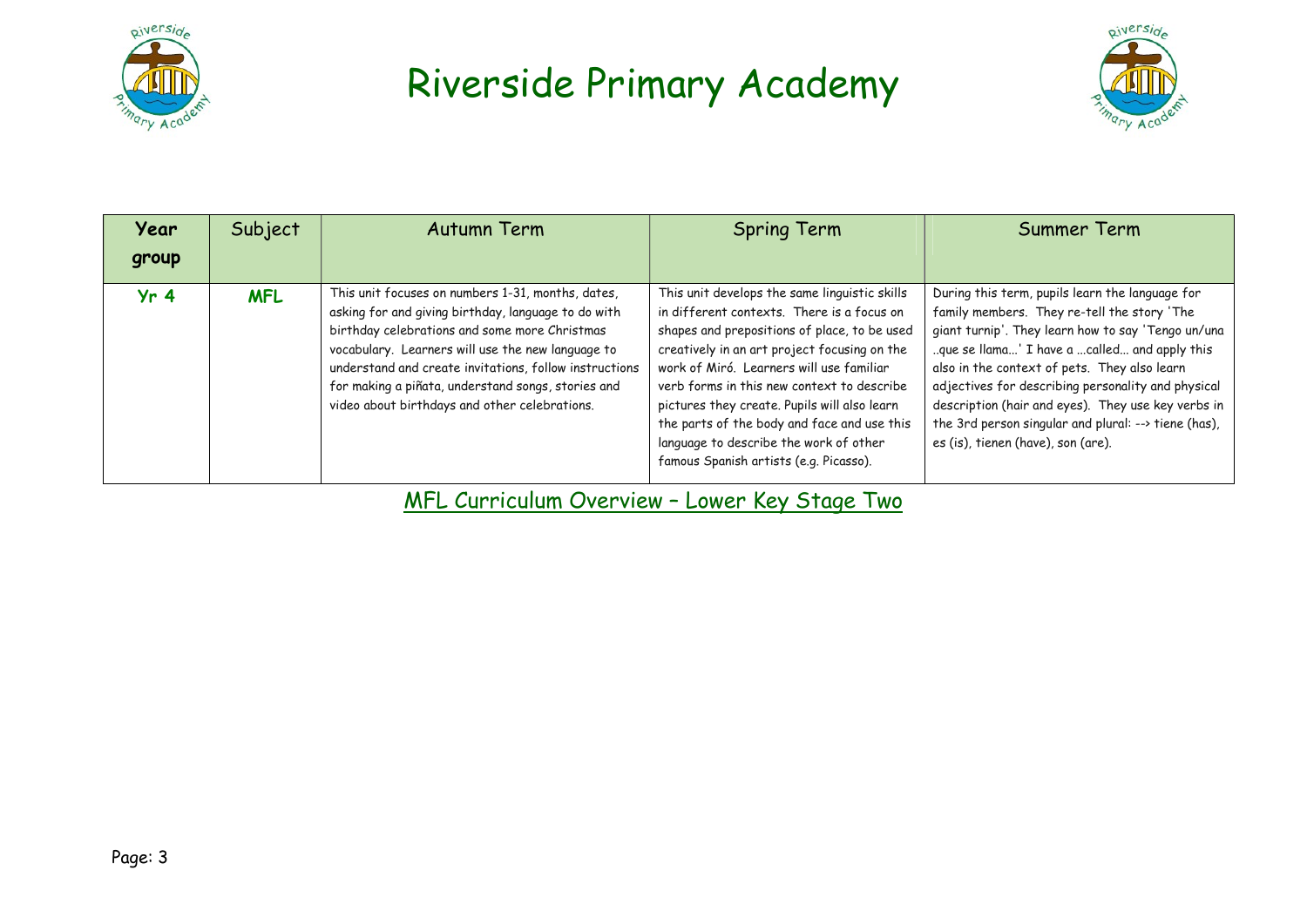



#### MFL Curriculum Overview – Upper Key Stage Two

| Year<br>group   | Subject    | Autumn Term                                                                                                                                                                                                                                                                                                                                                                                                                                      | <b>Spring Term</b>                                                                                                                                                                                                                                                                                                                                                                                                                                          | Summer Term                                                                                                                                                                                                                                                                                                                                                                                                                                                                                                                                                                                                                                                                                                                                                                                                                                                                                                                                                                    |
|-----------------|------------|--------------------------------------------------------------------------------------------------------------------------------------------------------------------------------------------------------------------------------------------------------------------------------------------------------------------------------------------------------------------------------------------------------------------------------------------------|-------------------------------------------------------------------------------------------------------------------------------------------------------------------------------------------------------------------------------------------------------------------------------------------------------------------------------------------------------------------------------------------------------------------------------------------------------------|--------------------------------------------------------------------------------------------------------------------------------------------------------------------------------------------------------------------------------------------------------------------------------------------------------------------------------------------------------------------------------------------------------------------------------------------------------------------------------------------------------------------------------------------------------------------------------------------------------------------------------------------------------------------------------------------------------------------------------------------------------------------------------------------------------------------------------------------------------------------------------------------------------------------------------------------------------------------------------|
| Yr <sub>5</sub> | <b>MFL</b> | This unit starts with simple calculations based on the<br>five times table, and leads into learning how to ask<br>for and give the time. Learners also extend their<br>food and drink vocabulary. They learn how to say<br>when mealtimes are and what they usually have,<br>comparing with eating habits in Spain. They learn<br>how to give their opinions of different food and drink<br>and complete a simple food / drink diary in Spanish. | This unit focuses on sports and opinions.<br>Learners pronounce cognate and other<br>sports accurately from text, applying their<br>phonics knowledge from previous years.<br>They practise using a dictionary to look up<br>unknown words. They describe sports, using<br>simple sentences with 'tiene', 'es' and 'hay'<br>for their peers to guess. They learn how to<br>say which sports they like/dislike doing,<br>using 'me gusta' + infinitive verb. | In this term, learners use dictionaries to look up<br>different instruments. They use opinions in the<br>context of different types of music, and to give<br>reasons why, using 'porque' (because). Giving<br>opinions can be tricky in Spanish because of the<br>nature of using these verbs of opinion 'gustar' (to<br>like) & 'encantar' (to love) and the fact that the<br>adjectives used to describe things must match<br>the number & gender of the thing they describe.<br>They use the language they have learnt to create<br>short raps or songs about food, sports or music.<br>As always, pupils are encouraged at all times to<br>strive to work things out for themselves, work in<br>pairs and small groups sharing knowledge, and to<br>speak aloud when possible - thereby building<br>confidence.<br>Pronunciation, memory, pattern finding, sentence<br>building, autonomy, performance and creativity<br>are the concepts at the heart of these resources. |